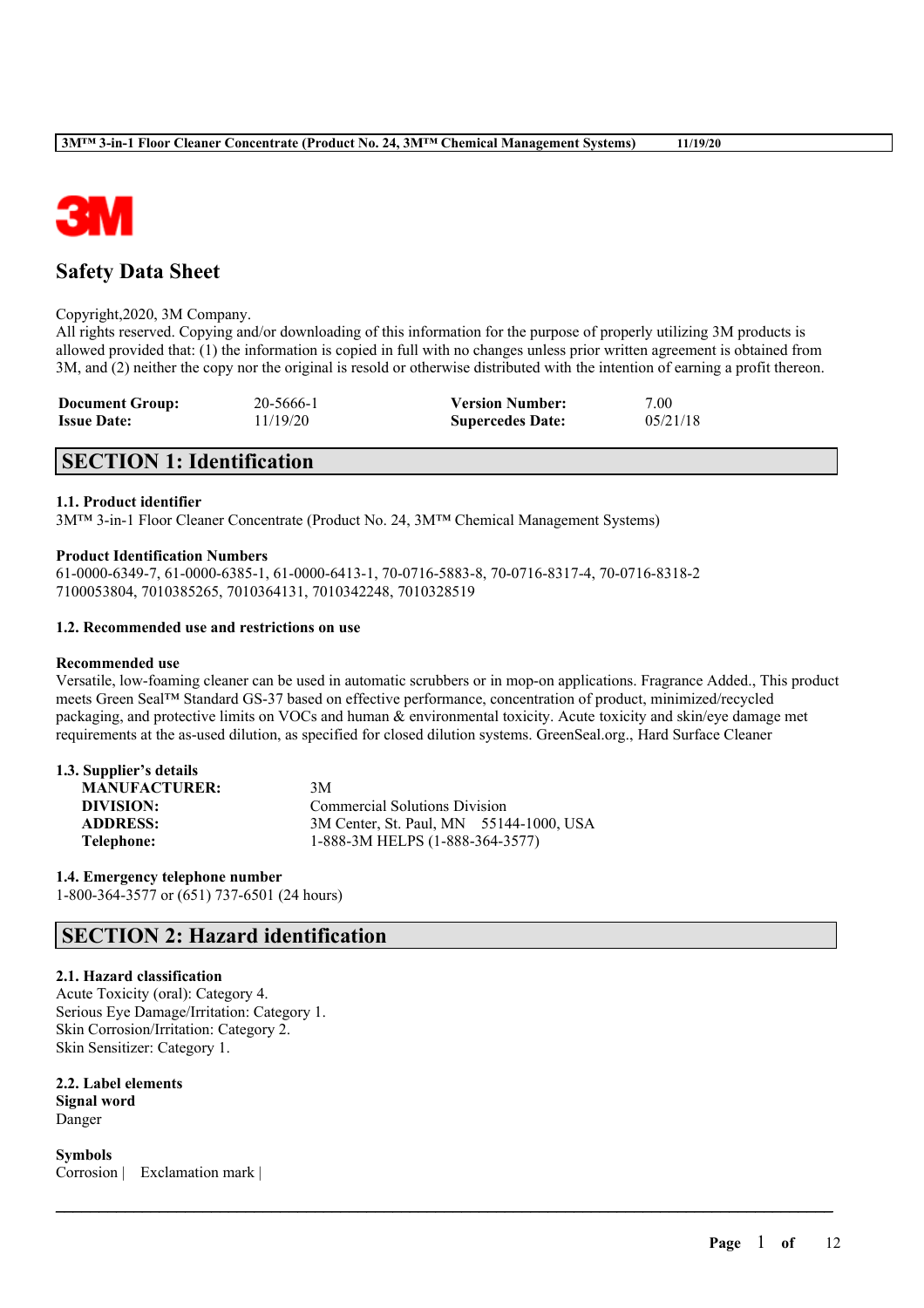

**Hazard Statements** Harmful if swallowed. Causes serious eye damage. Causes skin irritation. May cause an allergic skin reaction.

## **Precautionary Statements**

**General:** Keep out of reach of children.

## **Prevention:**

Avoid breathing dust/fume/gas/mist/vapors/spray. Wear protective gloves and eye/face protection. Do not eat, drink or smoke when using this product. Wash thoroughly after handling. Contaminated work clothing must not be allowed out of the workplace.

### **Response:**

IF IN EYES: Rinse cautiously with water for several minutes. Remove contact lenses, if present and easy to do. Continue rinsing.

IF ON SKIN: Wash with plenty of soap and water. Immediately call a POISON CENTER or doctor/physician. If skin irritation or rash occurs: Get medical advice/attention. Take off contaminated clothing and wash it before reuse. Rinse mouth. IF SWALLOWED: Call a POISON CENTER or doctor/physician if you feel unwell.

## **Disposal:**

Dispose of contents/container in accordance with applicable local/regional/national/international regulations.

65% of the mixture consists of ingredients of unknown acute dermal toxicity.

# **SECTION 3: Composition/information on ingredients**

| Ingredient                           | <b>C.A.S. No.</b> | $%$ by Wt                   |
|--------------------------------------|-------------------|-----------------------------|
| ALCOHOLS, C11-14-ISO-, C13-RICH,     | 78330-21-9        | 70 Trade Secret *<br>$40 -$ |
| <b>ETHOXYLATED</b>                   |                   |                             |
| Ethylhexyloxyethanol                 | 1559-35-9         | 30 Trade Secret *<br>$10 -$ |
| <b>WATER</b>                         | 7732-18-5         | 7 - 13 Trade Secret *       |
| DIETHYLENE GLYCOL MONO(2-ETHYLHEXYL) | 1559-36-0         | 1 - 5 Trade Secret *        |
| <b>ETHER</b>                         |                   |                             |
| Fragrance                            | Trade Secret*     | $\leq$ 1 Trade Secret *     |
| Geraniol                             | $106 - 24 - 1$    | $0.1 - 0.2$ Trade Secret *  |
| Acid Blue 9                          | 3844-45-9         | $0.02 - 0.05$ Trade Secret  |
|                                      |                   | $\ast$                      |
| $1,4$ -DIOXANE                       | $123 - 91 - 1$    | $\leq$ 0.002 Trade Secret * |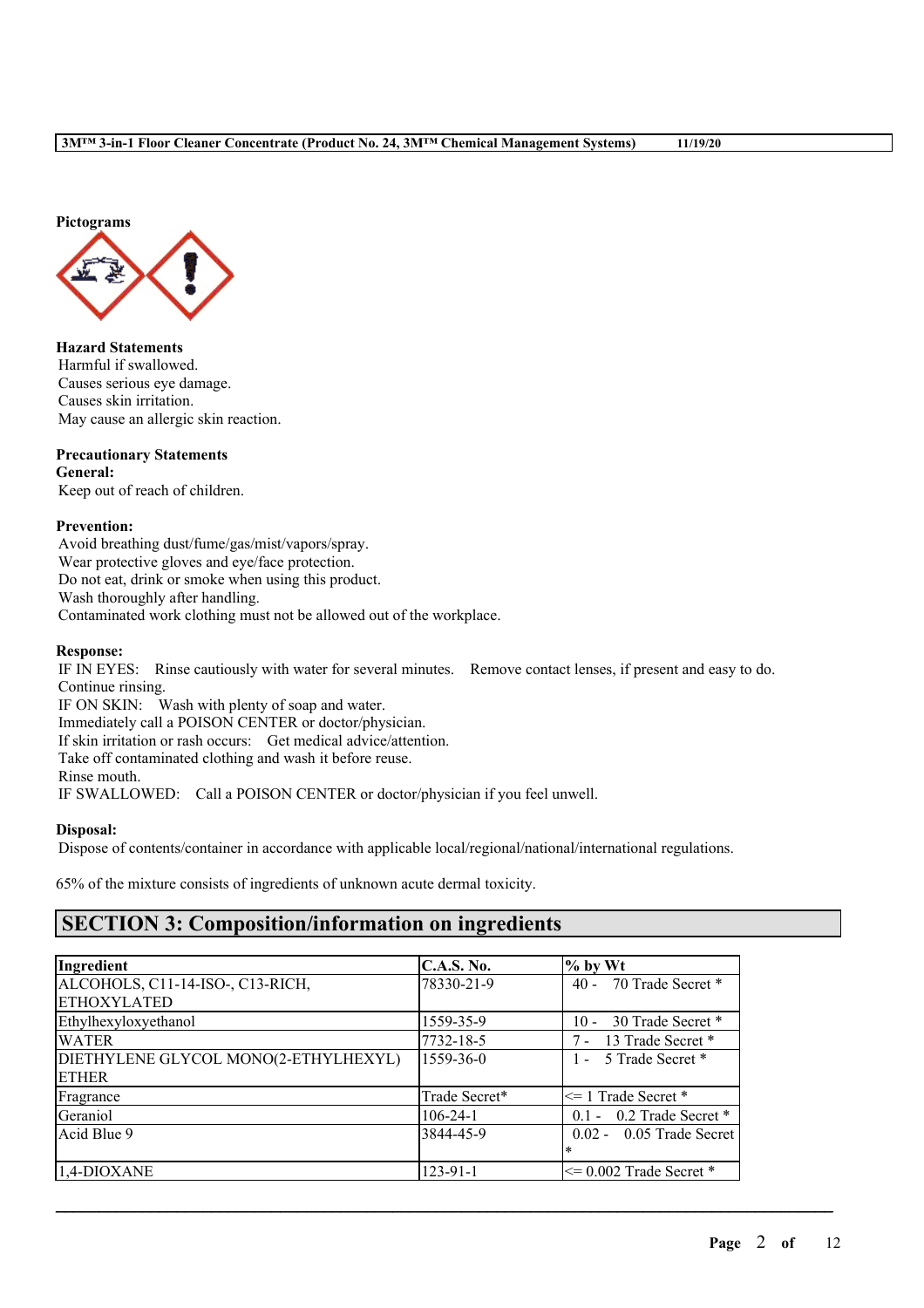\*The specific chemical identity and/or exact percentage (concentration) of this composition has been withheld as a trade secret.

## **SECTION 4: First aid measures**

## **4.1. Description of first aid measures**

## **Inhalation:**

Remove person to fresh air. If you feel unwell, get medical attention.

#### **Skin Contact:**

Immediately wash with soap and water. Remove contaminated clothing and wash before reuse. If signs/symptoms develop, get medical attention.

#### **Eye Contact:**

Immediately flush with large amounts of water for at least 15 minutes. Remove contact lenses if easy to do. Continue rinsing. Immediately get medical attention.

#### **If Swallowed:**

Rinse mouth. If you feel unwell, get medical attention.

#### **4.2. Most important symptoms and effects, both acute and delayed**

See Section 11.1. Information on toxicological effects.

## **4.3. Indication of any immediate medical attention and special treatment required**

Not applicable

## **SECTION 5: Fire-fighting measures**

## **5.1. Suitable extinguishing media**

In case of fire: Use a carbon dioxide or dry chemical extinguisher to extinguish.

## **5.2. Special hazards arising from the substance or mixture**

None inherent in this product.

## **Hazardous Decomposition or By-Products**

**Substance Condition**

Carbon monoxide During Combustion Carbon dioxide During Combustion

## **5.3. Special protective actions for fire-fighters**

Wear full protective clothing, including helmet, self-contained, positive pressure or pressure demand breathing apparatus, bunker coat and pants, bands around arms, waist and legs, face mask, and protective covering for exposed areas of the head.

# **SECTION 6: Accidental release measures**

## **6.1. Personal precautions, protective equipment and emergency procedures**

Evacuate area. Ventilate the area with fresh air. For large spill, or spills in confined spaces, provide mechanical ventilation to disperse or exhaust vapors, in accordance with good industrial hygiene practice. Refer to other sections of this SDS for information regarding physical and health hazards, respiratory protection, ventilation, and personal protective equipment.

#### **6.2. Environmental precautions**

Avoid release to the environment. For larger spills, cover drains and build dikes to prevent entry into sewer systems or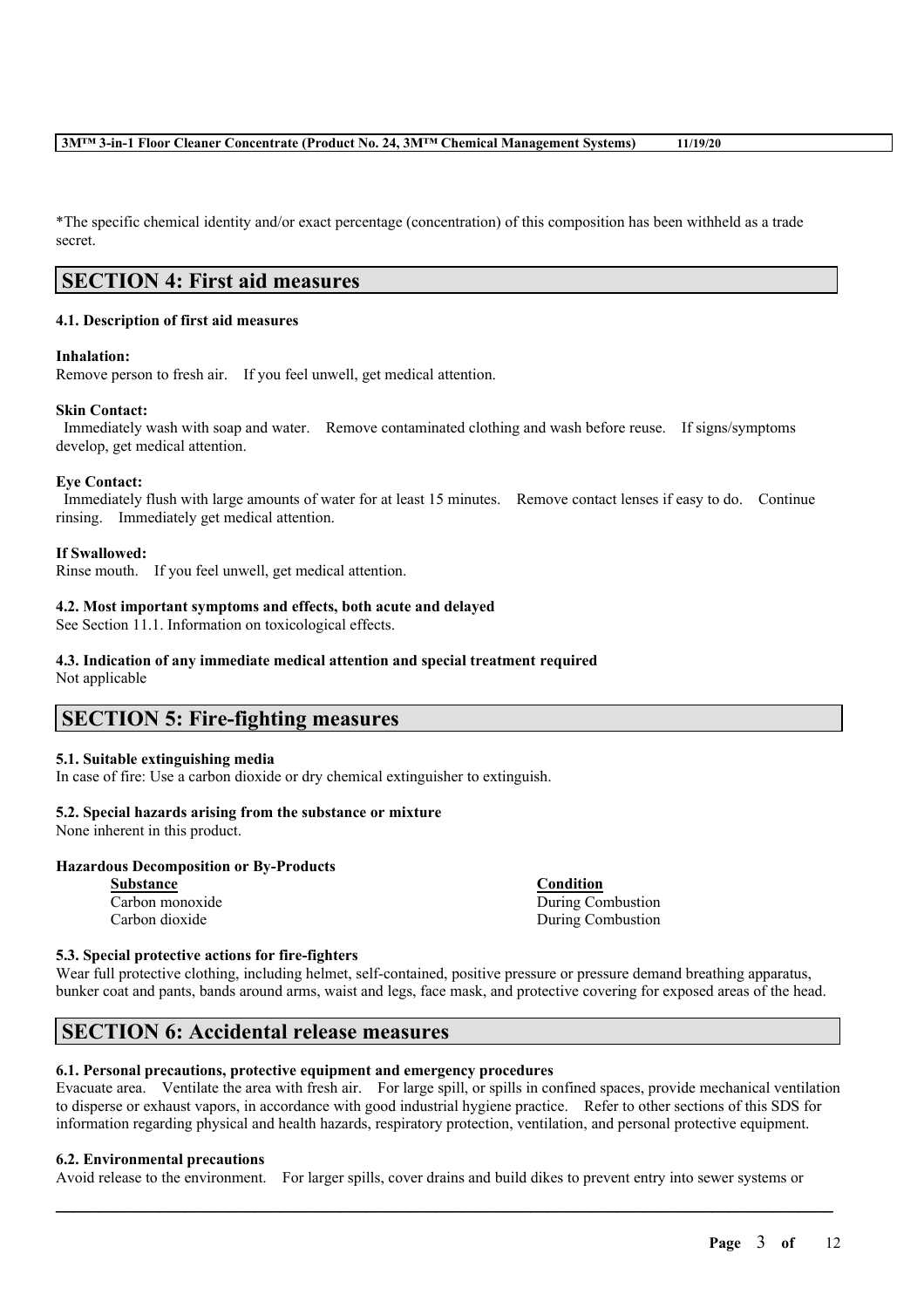bodies of water.

## **6.3. Methods and material for containment and cleaning up**

Contain spill. Working from around the edges of the spill inward, cover with bentonite, vermiculite, or commercially available inorganic absorbent material. Mix in sufficient absorbent until it appears dry. Remember, adding an absorbent material does not remove a physical, health, or environmental hazard. Collect as much of the spilled material as possible. Place in a closed container approved for transportation by appropriate authorities. Clean up residue with water. Seal the container. Dispose of collected material as soon as possible in accordance with applicable local/regional/national/international regulations.

# **SECTION 7: Handling and storage**

## **7.1. Precautions for safe handling**

This product is not intended to be used without prior dilution as specified on the product label. Grounding or safety shoes with electrostatic dissipating soles (ESD) are not required with a chemical dispensing system. Keep out of reach of children. Avoid breathing dust/fume/gas/mist/vapors/spray. Do not get in eyes, on skin, or on clothing. Do not eat, drink or smoke when using this product. Wash thoroughly after handling. Contaminated work clothing should not be allowed out of the workplace. Avoid release to the environment. Wash contaminated clothing before reuse. Avoid contact with oxidizing agents (eg. chlorine, chromic acid etc.)

## **7.2. Conditions for safe storage including any incompatibilities**

Store away from strong bases. Store away from oxidizing agents. Store away from areas where product may come into contact with food or pharmaceuticals.

# **SECTION 8: Exposure controls/personal protection**

## **8.1. Control parameters**

## **Occupational exposure limits**

If a component is disclosed in section 3 but does not appear in the table below, an occupational exposure limit is not available for the component.

| Ingredient  | C.A.S. No.     | Agency       | Limit type               | <b>Additional Comments</b> |
|-------------|----------------|--------------|--------------------------|----------------------------|
| 1,4-DIOXANE | $123 - 91 - 1$ | <b>ACGIH</b> | TWA:20 ppm               | A3: Confirmed animal       |
|             |                |              |                          | carcin., Danger of         |
|             |                |              |                          | cutaneous absorption       |
| 1.4-DIOXANE | $123 - 91 - 1$ | <b>OSHA</b>  | TWA:360 mg/m3(100 ppm)   | SKIN                       |
| Fragrance   | Trade          | <b>ACGIH</b> | TWA(as Pb): $0.05$ mg/m3 | A3: Confirmed animal       |
|             | Secret         |              |                          | carcin.                    |
| Fragrance   | Trade          | <b>OSHA</b>  | $TWA:0.05$ mg/m $3$      | 29 CFR 1910.1025           |
|             | Secret         |              |                          |                            |

ACGIH : American Conference of Governmental Industrial Hygienists

AIHA : American Industrial Hygiene Association

CMRG : Chemical Manufacturer's Recommended Guidelines

OSHA : United States Department of Labor - Occupational Safety and Health Administration

TWA: Time-Weighted-Average

STEL: Short Term Exposure Limit

CEIL: Ceiling

## **8.2. Exposure controls**

## **8.2.1. Engineering controls**

NOTE: When used with a chemical dispensing system as directed, special ventilation is not required. Use general dilution ventilation and/or local exhaust ventilation to control airborne exposures to below relevant Exposure Limits and/or control dust/fume/gas/mist/vapors/spray. If ventilation is not adequate, use respiratory protection equipment.

 $\mathcal{L}_\mathcal{L} = \mathcal{L}_\mathcal{L} = \mathcal{L}_\mathcal{L} = \mathcal{L}_\mathcal{L} = \mathcal{L}_\mathcal{L} = \mathcal{L}_\mathcal{L} = \mathcal{L}_\mathcal{L} = \mathcal{L}_\mathcal{L} = \mathcal{L}_\mathcal{L} = \mathcal{L}_\mathcal{L} = \mathcal{L}_\mathcal{L} = \mathcal{L}_\mathcal{L} = \mathcal{L}_\mathcal{L} = \mathcal{L}_\mathcal{L} = \mathcal{L}_\mathcal{L} = \mathcal{L}_\mathcal{L} = \mathcal{L}_\mathcal{L}$ 

## **8.2.2. Personal protective equipment (PPE)**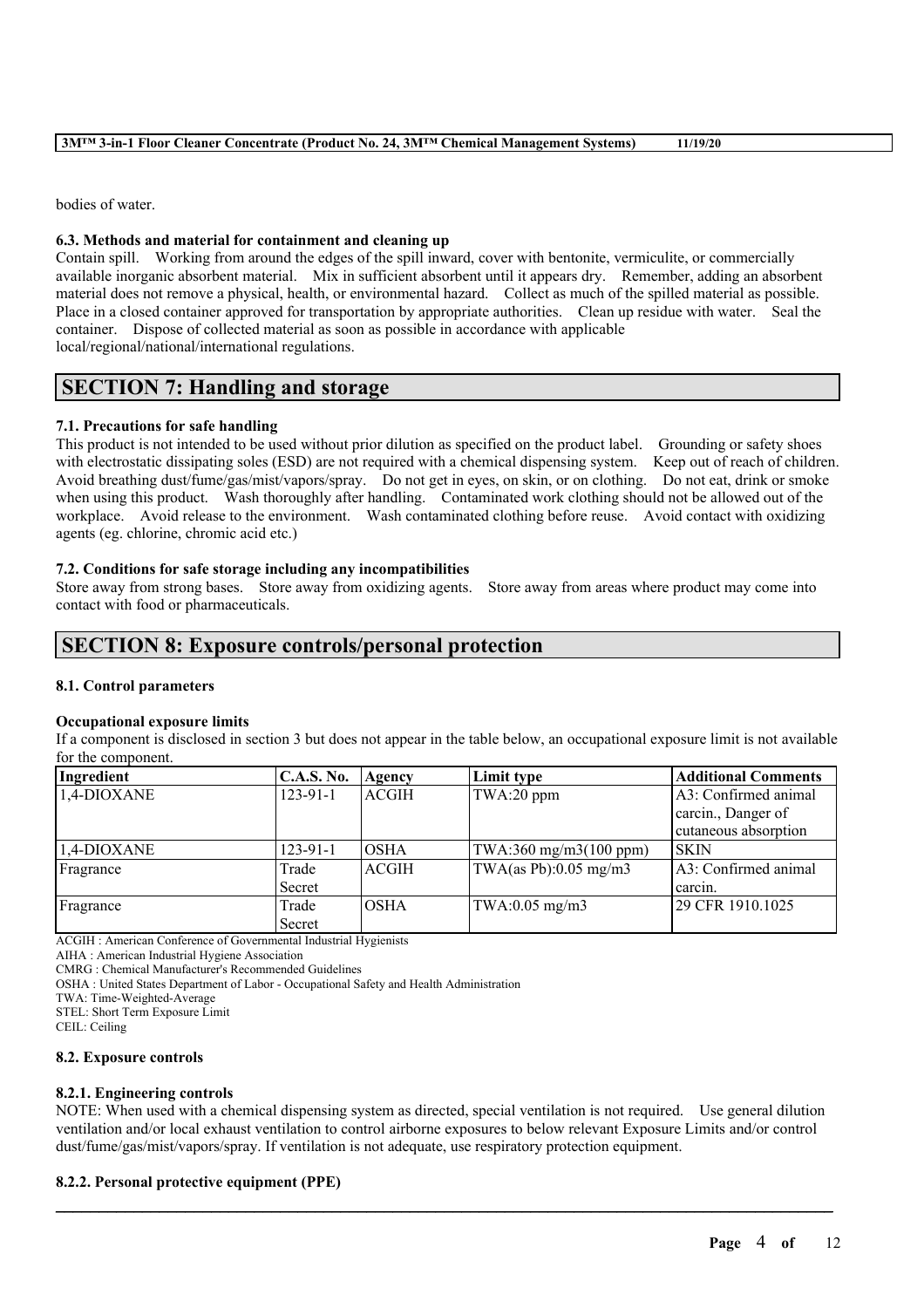#### **Eye/face protection**

NOTE: When used with a chemical dispensing system as directed, eye contact with the concentrate is not expected to occur. If the product is not used with a chemical dispensing system or if there is an accidental release, wear protective eye/face protection. Select and use eye/face protection to prevent contact based on the results of an exposure assessment. The following eye/face protection(s) are recommended: Full Face Shield

Indirect Vented Goggles

#### **Skin/hand protection**

NOTE: When used with a chemical dispensing system as directed, skin contact with the concentrate is not expected to occur. If product is not used with a chemical dispensing system or if there is an accidental release:

Select and use gloves and/or protective clothing approved to relevant local standards to prevent skin contact based on the results of an exposure assessment. Selection should be based on use factors such as exposure levels, concentration of the substance or mixture, frequency and duration, physical challenges such as temperature extremes, and other use conditions. Consult with your glove and/or protective clothing manufacturer for selection of appropriate compatible gloves/protective clothing.

Note: Nitrile gloves may be worn over polymer laminate gloves to improve dexterity.

Gloves made from the following material(s) are recommended: Polymer laminate

If this product is used in a manner that presents a higher potential for exposure (eg. spraying, high splash potential etc.), then use of protective coveralls may be necessary.

If product is not used with a chemical dispensing system or if there is an accidental release:

Select and use body protection to prevent contact based on the results of an exposure assessment. The following protective clothing material(s) are recommended:

Apron - polymer laminate

## **Respiratory protection**

NOTE: When used with a chemical dispensing system as directed, respiratory protection is not required. If product is not used with a chemical dispensing system or if there is an accidental release:

An exposure assessment may be needed to decide if a respirator is required. If a respirator is needed, use respirators as part of a full respiratory protection program. Based on the results of the exposure assessment, select from the following respirator type(s) to reduce inhalation exposure:

 $\mathcal{L}_\mathcal{L} = \mathcal{L}_\mathcal{L} = \mathcal{L}_\mathcal{L} = \mathcal{L}_\mathcal{L} = \mathcal{L}_\mathcal{L} = \mathcal{L}_\mathcal{L} = \mathcal{L}_\mathcal{L} = \mathcal{L}_\mathcal{L} = \mathcal{L}_\mathcal{L} = \mathcal{L}_\mathcal{L} = \mathcal{L}_\mathcal{L} = \mathcal{L}_\mathcal{L} = \mathcal{L}_\mathcal{L} = \mathcal{L}_\mathcal{L} = \mathcal{L}_\mathcal{L} = \mathcal{L}_\mathcal{L} = \mathcal{L}_\mathcal{L}$ 

Half facepiece or full facepiece air-purifying respirator suitable for organic vapors and particulates

For questions about suitability for a specific application, consult with your respirator manufacturer.

## **SECTION 9: Physical and chemical properties**

## **9.1. Information on basic physical and chemical properties**

| Appearance                     |                   |  |  |
|--------------------------------|-------------------|--|--|
| <b>Physical state</b>          | Liquid            |  |  |
| Color                          | Dark Blue         |  |  |
| <b>Specific Physical Form:</b> | Liquid            |  |  |
| Odor                           | Citrus            |  |  |
| Odor threshold                 | No Data Available |  |  |
| pН                             | $7 - 8$           |  |  |
| <b>Melting point</b>           | Not Applicable    |  |  |
| <b>Boiling Point</b>           | $>$ 200 °F        |  |  |
| <b>Flash Point</b>             | $>$ 200 °F        |  |  |
| <b>Evaporation rate</b>        | Not Applicable    |  |  |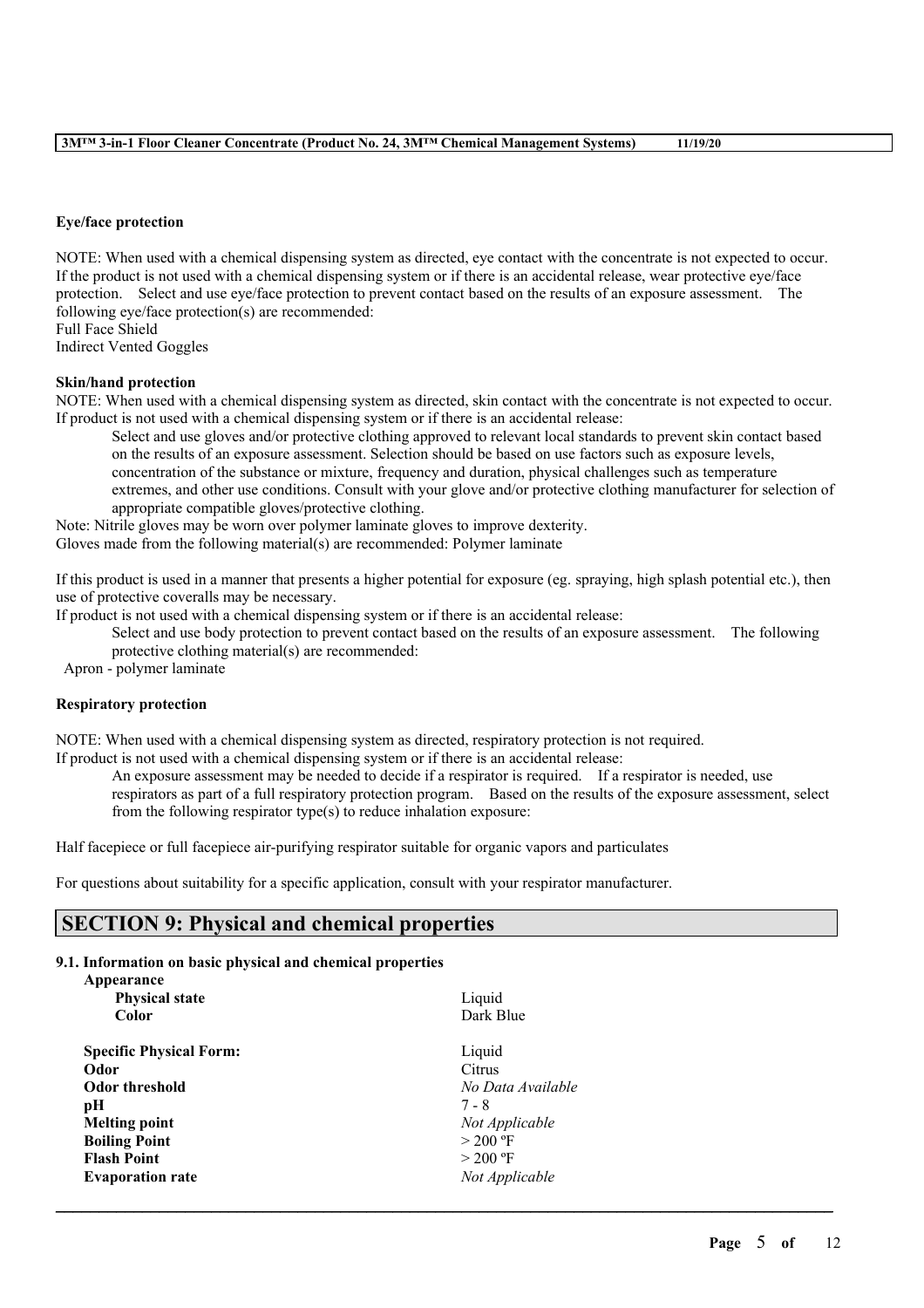| Flammability (solid, gas)              | Not Applicable                                                                     |  |  |
|----------------------------------------|------------------------------------------------------------------------------------|--|--|
| <b>Flammable Limits(LEL)</b>           | Not Applicable                                                                     |  |  |
| <b>Flammable Limits(UEL)</b>           | Not Applicable                                                                     |  |  |
| <b>Vapor Pressure</b>                  | $\leq$ 27 psia [@ 131 °F]                                                          |  |  |
| <b>Vapor Density</b>                   | Not Applicable                                                                     |  |  |
| <b>Specific Gravity</b>                | 0.97 [Ref Std: WATER=1]                                                            |  |  |
| <b>Solubility in Water</b>             | Complete                                                                           |  |  |
| Solubility-non-water                   | No Data Available                                                                  |  |  |
| Partition coefficient: n-octanol/water | Not Applicable                                                                     |  |  |
| <b>Autoignition temperature</b>        | No Data Available                                                                  |  |  |
| <b>Decomposition temperature</b>       | No Data Available                                                                  |  |  |
| <b>Viscosity</b>                       | <27 Saybolt Universal Second                                                       |  |  |
| <b>Volatile Organic Compounds</b>      | $\leq$ 70 % [ <i>Test Method:</i> calculated per CARB title 2]                     |  |  |
| <b>Percent volatile</b>                | 7 - 15 % No Data Available                                                         |  |  |
| VOC Less H2O & Exempt Solvents         | $\langle 750 \text{ g/l} \quad [Test Method: calculated \text{ per CARB title 2}]$ |  |  |

## **SECTION 10: Stability and reactivity**

#### **10.1. Reactivity**

This material is considered to be non reactive under normal use conditions.

# **10.2. Chemical stability**

Stable.

#### **10.3. Possibility of hazardous reactions**

Hazardous polymerization will not occur.

#### **10.4. Conditions to avoid** Not determined

### **10.5. Incompatible materials** Strong bases Strong oxidizing agents

## **10.6. Hazardous decomposition products**

**Substance Condition** None known.

Refer to section 5.2 for hazardous decomposition products during combustion.

# **SECTION 11: Toxicological information**

The information below may not be consistent with the material classification in Section 2 if specific ingredient **classifications are mandated by a competent authority. In addition, toxicological data on ingredients may not be** reflected in the material classification and/or the signs and symptoms of exposure, because an ingredient may be present below the threshold for labeling, an ingredient may not be available for exposure, or the data may not be **relevant to the material as a whole.**

**11.1. Information on Toxicological effects**

**Signs and Symptoms of Exposure**

Based on test data and/or information on the components, this material may produce the following health effects: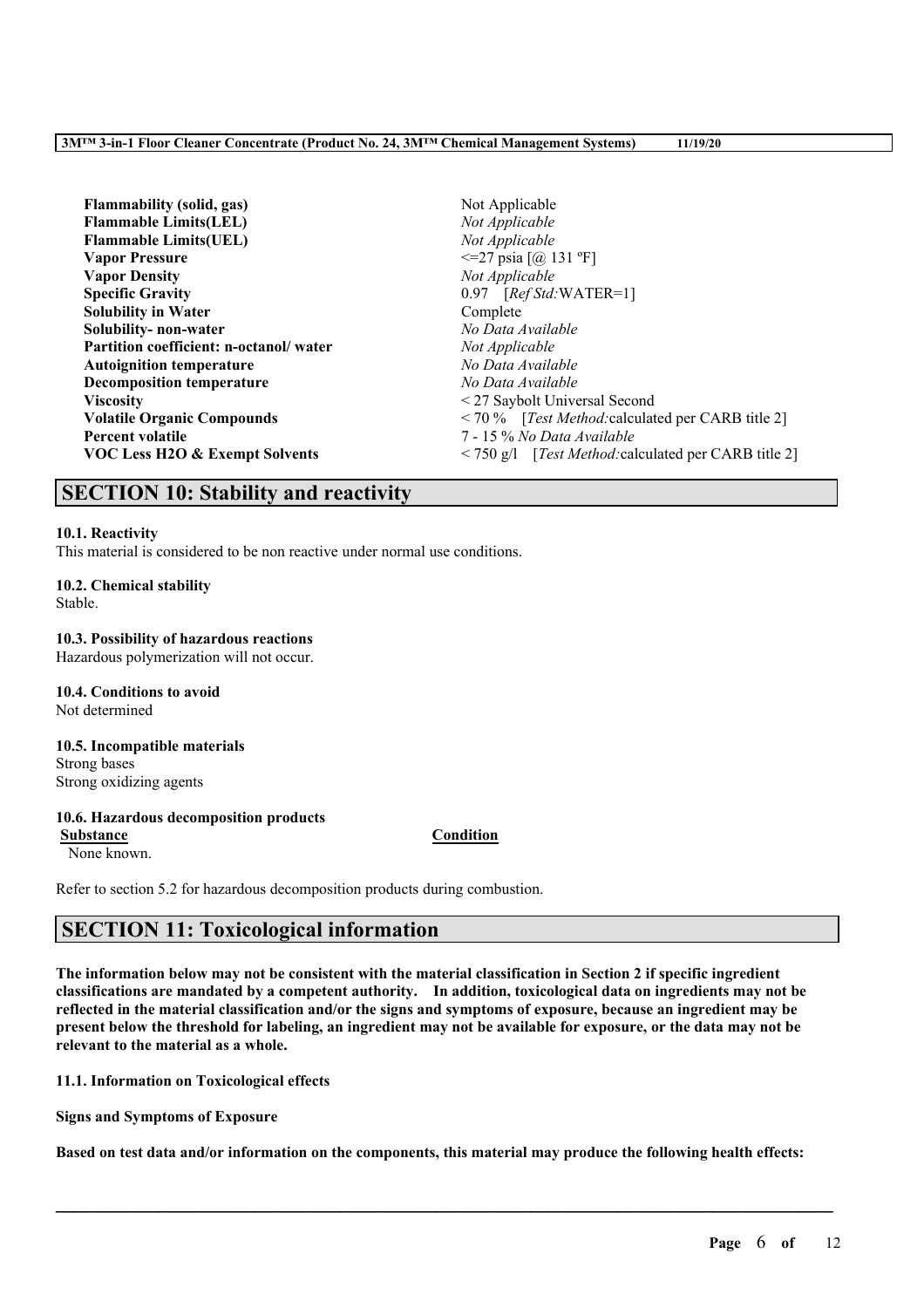#### **Inhalation:**

Respiratory Tract Irritation: Signs/symptoms may include cough, sneezing, nasal discharge, headache, hoarseness, and nose and throat pain.

#### **Skin Contact:**

May be harmful in contact with skin.

Skin Irritation: Signs/symptoms may include localized redness, swelling, itching, dryness, cracking, blistering, and pain. Allergic Skin Reaction (non-photo induced): Signs/symptoms may include redness, swelling, blistering, and itching.

#### **Eye Contact:**

Corrosive (Eye Burns): Signs/symptoms may include cloudy appearance of the cornea, chemical burns, severe pain, tearing, ulcerations, significantly impaired vision or complete loss of vision.

#### **Ingestion:**

Harmful if swallowed. Gastrointestinal Irritation: Signs/symptoms may include abdominal pain, stomach upset, nausea, vomiting and diarrhea.

### **Carcinogenicity:**

| Ingredient     | CAS No.        | <b>Class Description</b>      | Regulation                                  |
|----------------|----------------|-------------------------------|---------------------------------------------|
| $1.4$ -DIOXANE | $123 - 91 - 1$ | Grp. 2B: Possible human carc. | International Agency for Research on Cancer |
| 1.4-DIOXANE    | $123 - 91 - 1$ | Anticipated human carcinogen  | National Toxicology Program Carcinogens     |
| Fragrance      | Trade Secret   | Grp. 2B: Possible human carc. | International Agency for Research on Cancer |
| Fragrance      | Trade Secret   | Anticipated human carcinogen  | National Toxicology Program Carcinogens     |

#### **Toxicological Data**

If a component is disclosed in section 3 but does not appear in a table below, either no data are available for that endpoint or the data are not sufficient for classification.

### **Acute Toxicity**

| Name                                         | Route       | <b>Species</b> | Value                                                |
|----------------------------------------------|-------------|----------------|------------------------------------------------------|
| Overall product                              | Dermal      |                | No data available; calculated ATE2,000 - 5,000 mg/kg |
| Overall product                              | Ingestion   |                | No data available; calculated ATE300 - 2,000 mg/kg   |
| ALCOHOLS, C11-14-ISO-, C13-RICH, ETHOXYLATED | Ingestion   | Rat            | LD50<br>$1,350$ mg/kg                                |
| Ethylhexyloxyethanol                         | Dermal      | Rabbit         | LD50<br>$2,120$ mg/kg                                |
| Ethylhexyloxyethanol                         | Ingestion   | Rat            | $3,080$ mg/kg<br>LD50                                |
| DIETHYLENE GLYCOL MONO(2-ETHYLHEXYL) ETHER   | Dermal      | Rabbit         | LD50<br>$2,310$ mg/kg                                |
| DIETHYLENE GLYCOL MONO(2-ETHYLHEXYL) ETHER   | Ingestion   | Rat            | LD50<br>$5,110$ mg/kg                                |
| Geraniol                                     | Dermal      | Rabbit         | $LD50 > 5,000$ mg/kg                                 |
| Geraniol                                     | Ingestion   | Rat            | $LD50$ 3,600 mg/kg                                   |
| Acid Blue 9                                  | Ingestion   | Rat            | $LD50 > 2,000$ mg/kg                                 |
| Acid Blue 9                                  | Dermal      | similar        | Not available<br>LD50                                |
|                                              |             | health         |                                                      |
|                                              |             | hazards        |                                                      |
| 1,4-DIOXANE                                  | Dermal      | Rabbit         | $7,600$ mg/kg<br>LD50                                |
| 1,4-DIOXANE                                  | Inhalation- | Rat            | LC50<br>$51.3$ mg/l                                  |
|                                              | Vapor (4    |                |                                                      |
|                                              | hours)      |                |                                                      |
| 1,4-DIOXANE                                  | Ingestion   | Rat            | $5,170$ mg/kg<br>LD50                                |
| Fragrance                                    | Dermal      |                | LD50 estimated to be $2,000 - 5,000$ mg/kg           |

 $ATE = acute$  toxicity estimate

### **Skin Corrosion/Irritation**

| Name                                         | <b>Species</b> | Value                     |
|----------------------------------------------|----------------|---------------------------|
| ALCOHOLS, C11-14-ISO-, C13-RICH, ETHOXYLATED | Rabbit         | Mild irritant             |
| Geraniol                                     | Rabbit         | Irritant                  |
| $1.4$ -DIOXANE                               | Rabbit         | Minimal irritation        |
| Fragrance                                    | similar        | No significant irritation |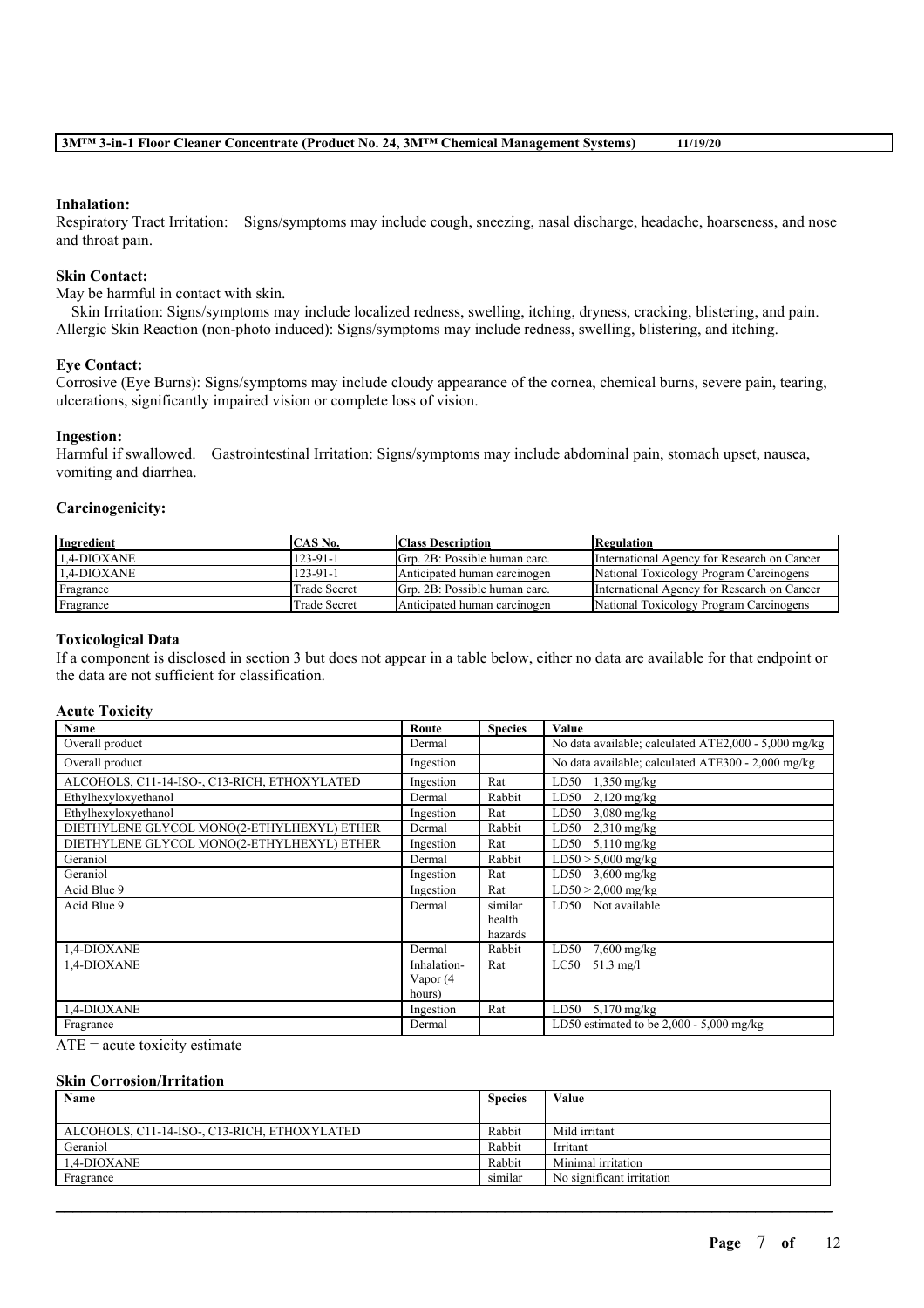|  |  | compoun<br>ds |  |
|--|--|---------------|--|
|--|--|---------------|--|

## **Serious Eye Damage/Irritation**

| Name                                         | <b>Species</b> | Value           |
|----------------------------------------------|----------------|-----------------|
|                                              |                |                 |
| ALCOHOLS, C11-14-ISO-, C13-RICH, ETHOXYLATED | Rabbit         | Corrosive       |
| Geraniol                                     | Rabbit         | Corrosive       |
| 1.4-DIOXANE                                  | Rabbit         | Severe irritant |
| Fragrance                                    | similar        | Mild irritant   |
|                                              | compoun        |                 |
|                                              | ds             |                 |

### **Skin Sensitization**

| Name                                         | <b>Species</b> | Value          |
|----------------------------------------------|----------------|----------------|
| ALCOHOLS, C11-14-ISO-, C13-RICH, ETHOXYLATED | Human          | Not classified |
| Geraniol                                     | Human          | Sensitizing    |
|                                              | and            |                |
|                                              | animal         |                |
| 1.4-DIOXANE                                  | Human          | Not classified |

## **Respiratory Sensitization**

For the component/components, either no data are currently available or the data are not sufficient for classification.

## **Germ Cell Mutagenicity**

| Name        | Route    | Value                                          |
|-------------|----------|------------------------------------------------|
|             |          |                                                |
| 1.4-DIOXANE | In Vitro | Not mutagenic                                  |
| 1.4-DIOXANE | In vivo  | Some positive data exist, but the data are not |
|             |          | sufficient for classification                  |
| Fragrance   | In vivo  | Some positive data exist, but the data are not |
|             |          | sufficient for classification                  |

## **Carcinogenicity**

| Name        | Route     | <b>Species</b> | Value        |
|-------------|-----------|----------------|--------------|
| 1,4-DIOXANE | Ingestion | Multiple       | Carcinogenic |
|             |           | anımal         |              |
|             |           | species        |              |
| Fragrance   | Not       | official       | Carcinogenic |
|             | Specified | classifica     |              |
|             |           | tion           |              |

## **Reproductive Toxicity**

## **Reproductive and/or Developmental Effects**

| Name        | Route      | <b>Value</b>                   | <b>Species</b> | <b>Test Result</b> | Exposure        |
|-------------|------------|--------------------------------|----------------|--------------------|-----------------|
|             |            |                                |                |                    | <b>Duration</b> |
| 1,4-DIOXANE | Ingestion  | Not classified for development | Rat            | <b>NOAEL 1,033</b> | during          |
|             |            |                                |                | mg/kg/day          | organogenesi    |
|             |            |                                |                |                    |                 |
| Fragrance   | <b>Not</b> | Toxic to female reproduction   | Human          | LOAEL10            |                 |
|             | Specified  |                                |                | ug/dl blood        |                 |
| Fragrance   | <b>Not</b> | Toxic to male reproduction     | Human          | <b>LOAEL 37</b>    |                 |
|             | Specified  |                                |                | ug/dl blood        |                 |
| Fragrance   | <b>Not</b> | Toxic to development           | Human          | <b>NOAEL Not</b>   |                 |
|             | Specified  |                                |                | available          |                 |

## **Target Organ(s)**

## **Specific Target Organ Toxicity - single exposure**

| <b>Name</b> | Route | <b>CONTRACTOR</b><br><b>Target Organ(s)</b> | Value | <b>Species</b> | <b><i>Fest Result</i></b><br><b>CONTRACTOR</b> | Exposure<br><b>Duration</b> |
|-------------|-------|---------------------------------------------|-------|----------------|------------------------------------------------|-----------------------------|
|             |       |                                             |       |                |                                                |                             |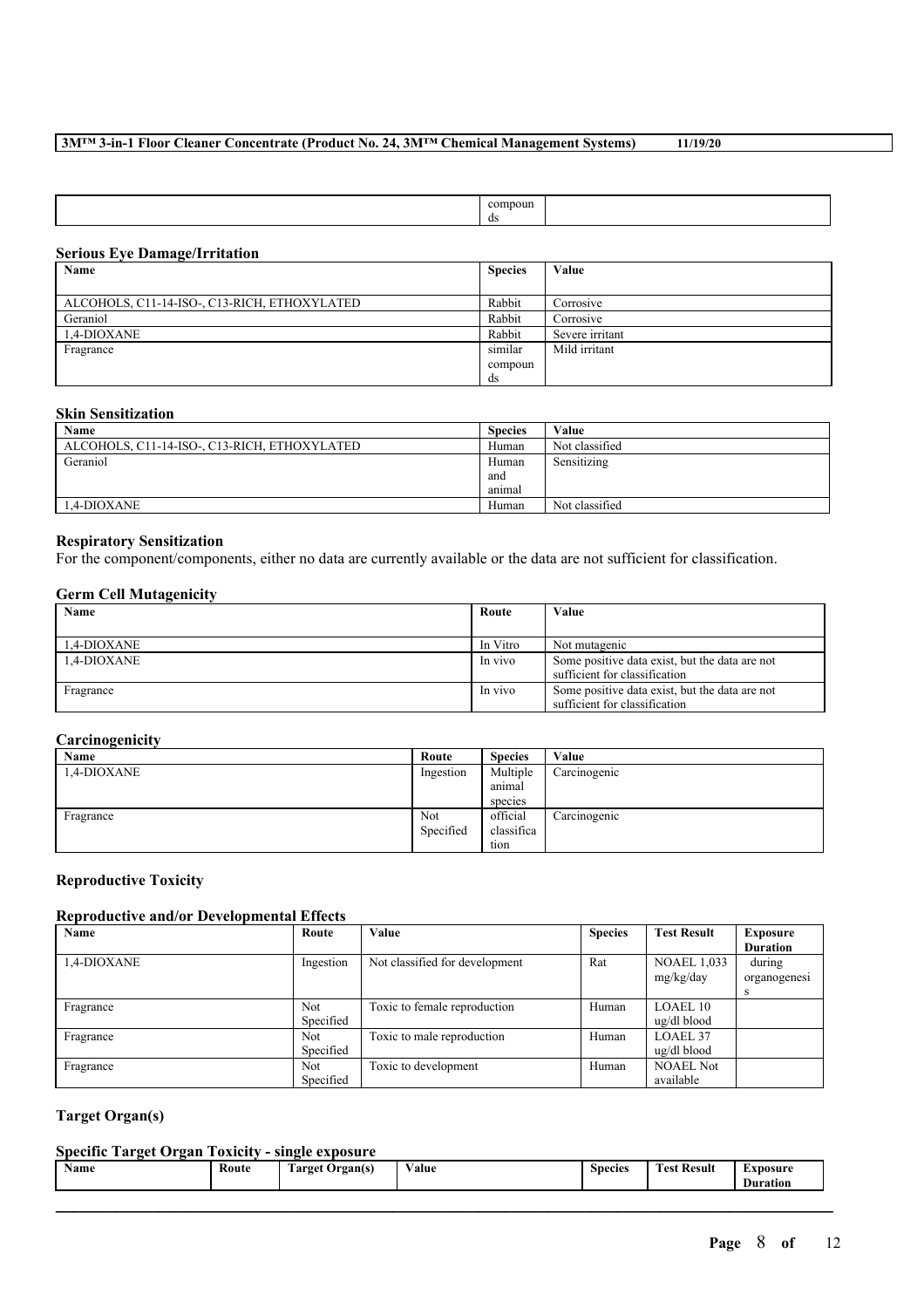| Geraniol    | Inhalation | respiratory irritation | Some positive data exist, but the<br>data are not sufficient for | similar<br>health | NOAEL not<br>available |                |
|-------------|------------|------------------------|------------------------------------------------------------------|-------------------|------------------------|----------------|
|             |            |                        | classification                                                   | hazards           |                        |                |
| 1,4-DIOXANE | Dermal     | central nervous        | May cause drowsiness or                                          | Multiple          | <b>NOAEL Not</b>       | not available  |
|             |            | system depression      | dizziness                                                        | animal            | available              |                |
|             |            |                        |                                                                  | species           |                        |                |
| 1,4-DIOXANE | Inhalation | central nervous        | May cause drowsiness or                                          | Human             | <b>NOAEL Not</b>       | 2 hours        |
|             |            | system depression      | dizziness                                                        |                   | available              |                |
| 1,4-DIOXANE | Inhalation | respiratory irritation | May cause respiratory irritation                                 | Human             | <b>NOAEL Not</b>       |                |
|             |            |                        |                                                                  | and               | available              |                |
|             |            |                        |                                                                  | animal            |                        |                |
| 1,4-DIOXANE | Inhalation | liver   kidney and/or  | Not classified                                                   | Human             | <b>NOAEL Not</b>       |                |
|             |            | bladder                |                                                                  | and               | available              |                |
|             |            |                        |                                                                  | animal            |                        |                |
| 1,4-DIOXANE | Ingestion  | liver                  | Not classified                                                   | Rat               | <b>NOAEL</b>           | not applicable |
|             |            |                        |                                                                  |                   | $1,000$ mg/kg          |                |
| Fragrance   | Ingestion  | nervous system         | May cause damage to organs                                       | Human             | <b>LOAEL 90</b>        | poisoning      |
|             |            |                        |                                                                  |                   | ug/dl blood            | and/or abuse   |
| Fragrance   | Ingestion  | heart                  | Not classified                                                   | Human             | <b>NOAEL Not</b>       | poisoning      |
|             |            |                        |                                                                  |                   | available              | and/or abuse   |

## **Specific Target Organ Toxicity - repeated exposure**

| Name        | Route      | <b>Target Organ(s)</b>                                                      | Value                                                                              | <b>Species</b>                | <b>Test Result</b>                 | <b>Exposure</b><br><b>Duration</b> |
|-------------|------------|-----------------------------------------------------------------------------|------------------------------------------------------------------------------------|-------------------------------|------------------------------------|------------------------------------|
| 1,4-DIOXANE | Dermal     | liver   kidney and/or<br>bladder                                            | Not classified                                                                     | Multiple<br>animal<br>species | <b>NOAEL Not</b><br>available      | 14 weeks                           |
| 1,4-DIOXANE | Inhalation | liver   kidney and/or<br>bladder                                            | May cause damage to organs<br>though prolonged or repeated<br>exposure             | Multiple<br>animal<br>species | LOAEL 3.6<br>mg/l                  | 3 weeks                            |
| 1,4-DIOXANE | Inhalation | nervous system                                                              | Not classified                                                                     | Rat                           | <b>NOAEL 10.8</b><br>mg/l          | 2 weeks                            |
| 1,4-DIOXANE | Inhalation | heart   endocrine<br>system  <br>hematopoietic<br>system   immune<br>system | Not classified                                                                     | Rat                           | <b>NOAEL 0.4</b><br>mg/l           | 2 years                            |
| 1,4-DIOXANE | Ingestion  | liver   kidney and/or<br>bladder                                            | Some positive data exist, but the<br>data are not sufficient for<br>classification | Rat                           | NOAEL 9.6<br>mg/kg/day             | 2 years                            |
| 1,4-DIOXANE | Ingestion  | hematopoietic<br>system                                                     | Not classified                                                                     | Multiple<br>animal<br>species | <b>NOAEL Not</b><br>available      | 13 weeks                           |
| 1,4-DIOXANE | Ingestion  | heart                                                                       | Not classified                                                                     | Rat                           | <b>NOAEL</b><br>1,599<br>mg/kg/day | 2 years                            |
| 1,4-DIOXANE | Ingestion  | endocrine system  <br>immune system                                         | Not classified                                                                     | Multiple<br>animal<br>species | <b>NOAEL</b><br>2,000<br>mg/kg/day | 13 weeks                           |
| Fragrance   | Inhalation | kidney and/or<br>bladder                                                    | May cause damage to organs<br>though prolonged or repeated<br>exposure             | Human                         | <b>LOAEL 60</b><br>ug/dl blood     | occupational<br>exposure           |
| Fragrance   | Inhalation | hematopoietic<br>system                                                     | May cause damage to organs<br>though prolonged or repeated<br>exposure             | Human                         | <b>LOAEL 50</b><br>ug/dl blood     | occupational<br>exposure           |
| Fragrance   | Inhalation | nervous system                                                              | May cause damage to organs<br>though prolonged or repeated<br>exposure             | Human                         | <b>LOAEL 40</b><br>ug/dl blood     | occupational<br>exposure           |
| Fragrance   | Inhalation | gastrointestinal tract                                                      | Some positive data exist, but the<br>data are not sufficient for<br>classification | Human                         | <b>NOAEL Not</b><br>available      | occupational<br>exposure           |
| Fragrance   | Inhalation | heart   endocrine<br>system   immune<br>system   vascular<br>system         | Not classified                                                                     | Human                         | <b>NOAEL Not</b><br>available      | occupational<br>exposure           |
| Fragrance   | Ingestion  | bone, teeth, nails,<br>and/or hair                                          | May cause damage to organs<br>though prolonged or repeated                         | Rat                           | <b>LOAEL 20</b><br>ug/dl blood     | 3 months                           |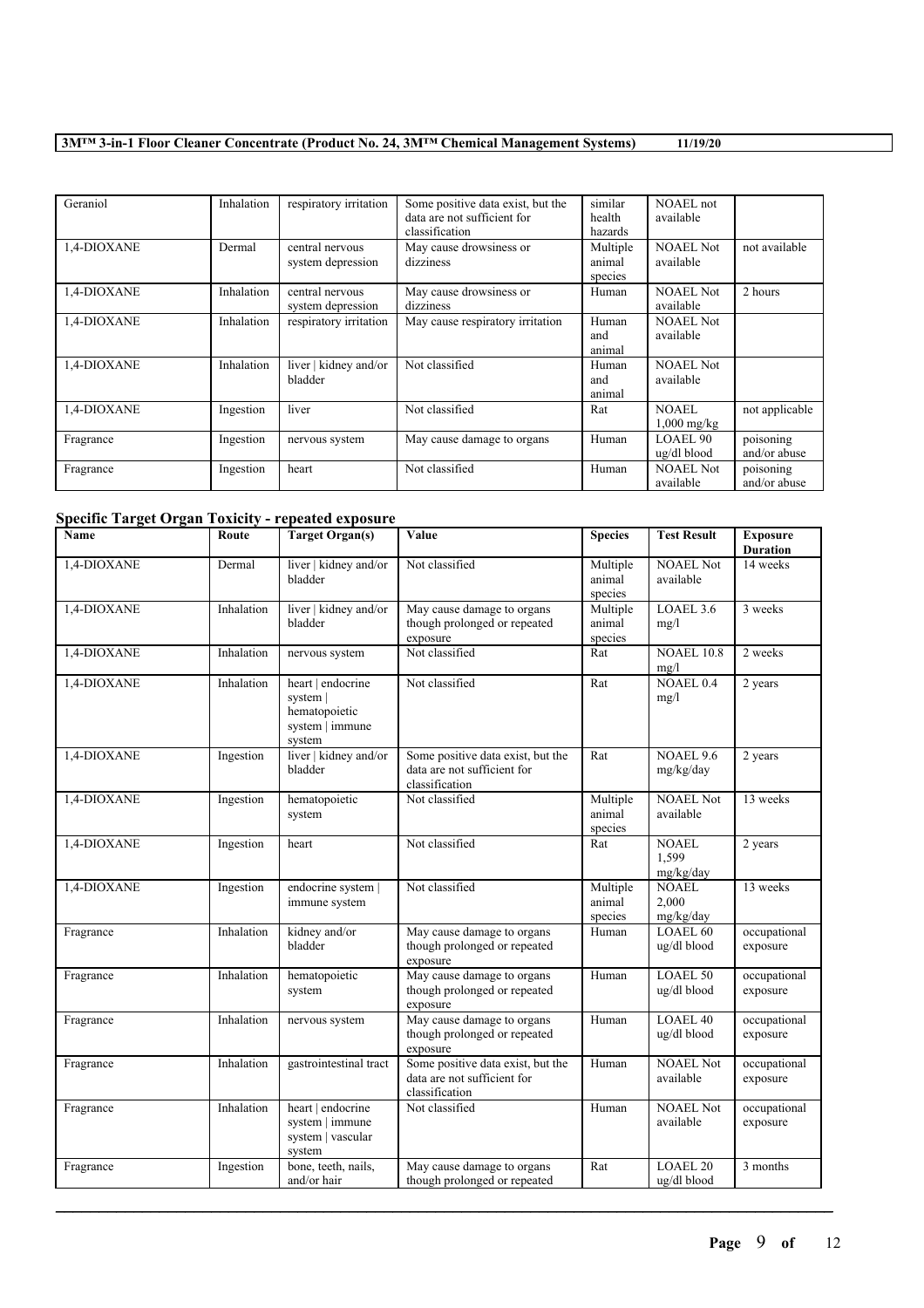|           |           |                                                                       | exposure                                                               |       |                                |                            |
|-----------|-----------|-----------------------------------------------------------------------|------------------------------------------------------------------------|-------|--------------------------------|----------------------------|
| Fragrance | Ingestion | eves                                                                  | May cause damage to organs<br>though prolonged or repeated<br>exposure | Rat   | LOAEL 0.5<br>mg/kg/day         | 20 days                    |
| Fragrance | Ingestion | hematopoietic<br>system   kidney<br>and/or bladder                    | May cause damage to organs<br>though prolonged or repeated<br>exposure | Human | <b>LOAEL 40</b><br>ug/dl blood | environmenta<br>l exposure |
| Fragrance | Ingestion | nervous system                                                        | May cause damage to organs<br>though prolonged or repeated<br>exposure | Human | LOAEL 11<br>ug/dl blood        | environmenta<br>l exposure |
| Fragrance | Ingestion | auditory system  <br>heart   endocrine<br>system   vascular<br>system | Not classified                                                         | Human | <b>NOAEL Not</b><br>available  | environmenta<br>l exposure |

#### **Aspiration Hazard**

For the component/components, either no data are currently available or the data are not sufficient for classification.

## Please contact the address or phone number listed on the first page of the SDS for additional toxicological information **on this material and/or its components.**

# **SECTION 12: Ecological information**

## **Ecotoxicological information**

Please contact the address or phone number listed on the first page of the SDS for additional ecotoxicological information on this material and/or its components.

## **Chemical fate information**

Please contact the address or phone number listed on the first page of the SDS for additional chemical fate information on this material and/or its components.

# **SECTION 13: Disposal considerations**

## **13.1. Disposal methods**

Dispose of contents/ container in accordance with the local/regional/national/international regulations.

Dispose of waste product in a permitted industrial waste facility. As a disposal alternative, incinerate in a permitted waste incineration facility. Proper destruction may require the use of additional fuel during incineration processes. Empty drums/barrels/containers used for transporting and handling hazardous chemicals (chemical substances/mixtures/preparations classified as Hazardous as per applicable regulations) shall be considered, stored, treated  $\&$  disposed of as hazardous wastes unless otherwise defined by applicable waste regulations. Consult with the respective regulating authorities to determine the available treatment and disposal facilities.

 $\mathcal{L}_\mathcal{L} = \mathcal{L}_\mathcal{L} = \mathcal{L}_\mathcal{L} = \mathcal{L}_\mathcal{L} = \mathcal{L}_\mathcal{L} = \mathcal{L}_\mathcal{L} = \mathcal{L}_\mathcal{L} = \mathcal{L}_\mathcal{L} = \mathcal{L}_\mathcal{L} = \mathcal{L}_\mathcal{L} = \mathcal{L}_\mathcal{L} = \mathcal{L}_\mathcal{L} = \mathcal{L}_\mathcal{L} = \mathcal{L}_\mathcal{L} = \mathcal{L}_\mathcal{L} = \mathcal{L}_\mathcal{L} = \mathcal{L}_\mathcal{L}$ 

## **EPA Hazardous Waste Number (RCRA):** Not regulated

# **SECTION 14: Transport Information**

For Transport Information, please visit http://3M.com/Transportinfo or call 1-800-364-3577 or 651-737-6501.

# **SECTION 15: Regulatory information**

## **15.1. US Federal Regulations**

Contact 3M for more information.

## **EPCRA 311/312 Hazard Classifications:**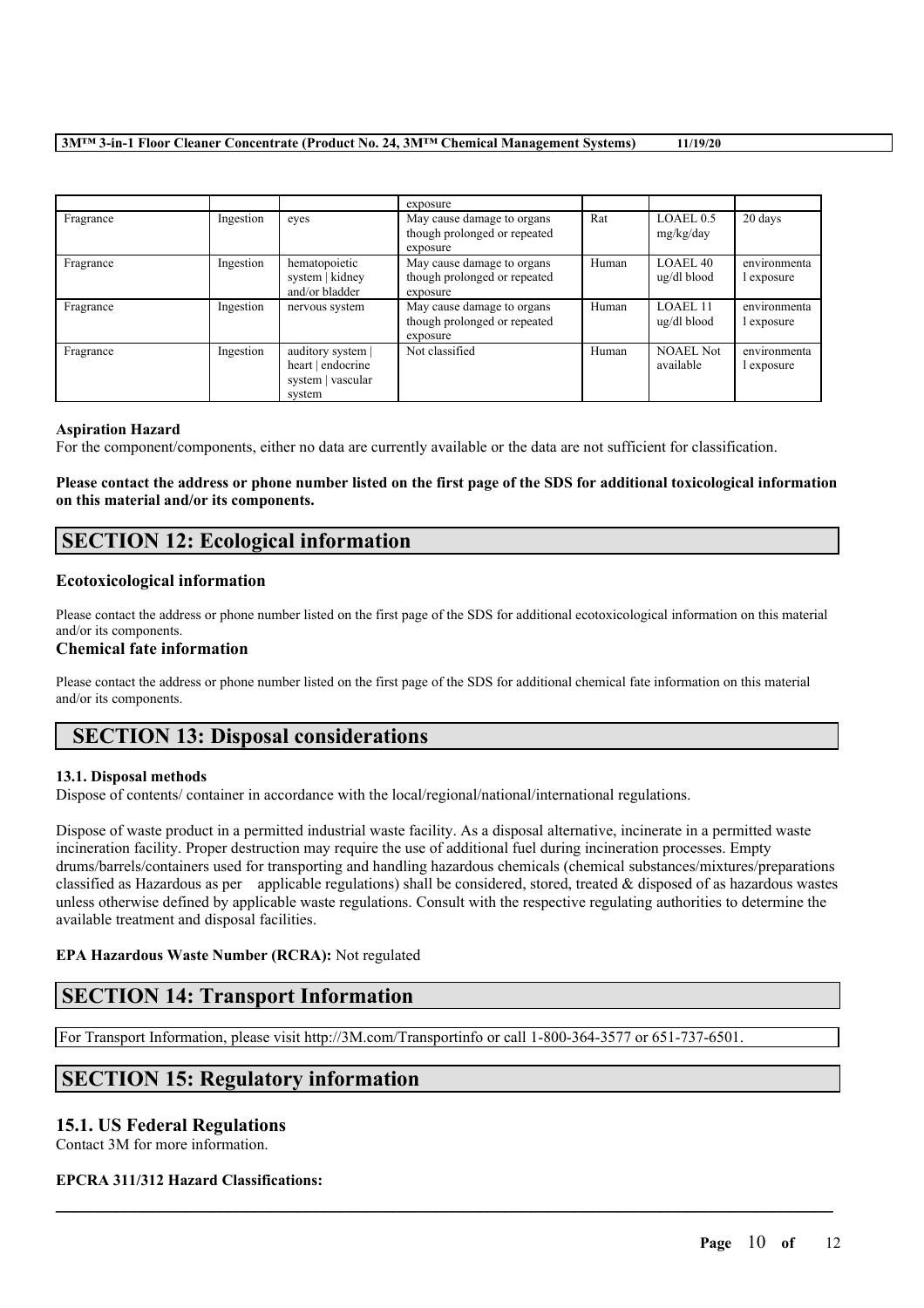# **Physical Hazards** Not applicable **Health Hazards** Acute toxicity Respiratory or Skin Sensitization Serious eye damage or eye irritation Skin Corrosion or Irritation

## **This material contains a chemical which requires export notification under TSCA Section 12[b]:**

## **15.2. State Regulations**

Contact 3M for more information.

## **California Proposition 65**

| Ingredient  | <b>C.A.S. No.</b>   | Listing                   |
|-------------|---------------------|---------------------------|
| LEAD        | <b>Trade Secret</b> | Female reproductive toxin |
| <b>LEAD</b> | <b>Trade Secret</b> | Male reproductive toxin   |
| <b>LEAD</b> | <b>Trade Secret</b> | Carcinogen                |
| <b>LEAD</b> | <b>Trade Secret</b> | Developmental Toxin       |

## **15.3. Chemical Inventories**

The components of this product are in compliance with the new substance notification requirements of CEPA.

The components of this material are in compliance with the China "Measures on Environmental Management of New Chemical Substance". Certain restrictions may apply. Contact the selling division for additional information.

The components of this material are in compliance with the provisions of the Korean Toxic Chemical Control Law. Certain restrictions may apply. Contact the selling division for additional information.

The components of this material are in compliance with the provisions of Philippines RA 6969 requirements. Certain restrictions may apply. Contact the selling division for additional information.

The components of this product are in compliance with the chemical notification requirements of TSCA. All required components of this product are listed on the active portion of the TSCA Inventory.

This product complies with the New Zealand Hazardous Substances and New Organisms Act (1996).

Contact 3M for more information.

## **15.4. International Regulations**

Contact 3M for more information.

**This SDS has been prepared to meet the U.S. OSHA Hazard Communication Standard, 29 CFR 1910.1200.**

# **SECTION 16: Other information**

## **NFPA Hazard Classification**

**Health:** 3 **Flammability:** 1 **Instability:** 0 **Special Hazards:** None

National Fire Protection Association (NFPA) hazard ratings are designed for use by emergency response personnel to address the hazards that are presented by short-term, acute exposure to a material under conditions of fire, spill, or similar